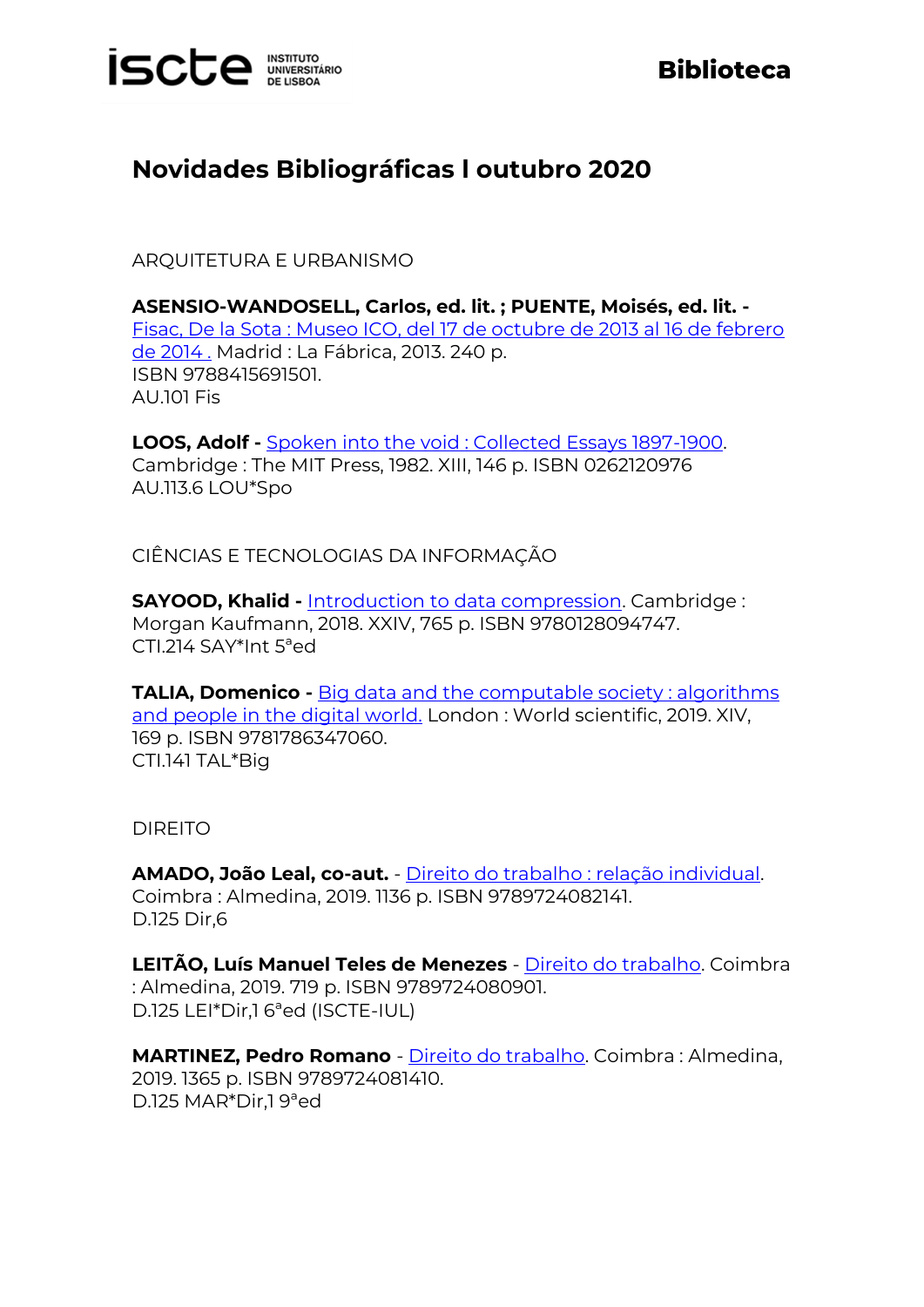

ECONOMIA

**ARNHOLTZ, Jens, ed. lit. ; LILLIE, Nathan, ed. lit.** - [Posted work in the](https://catalogo.biblioteca.iscte-iul.pt/cgi-bin/koha/opac-detail.pl?biblionumber=107361)  [European Union : the political economy of free movement.](https://catalogo.biblioteca.iscte-iul.pt/cgi-bin/koha/opac-detail.pl?biblionumber=107361) London : Routledge, 2020. IX, 215 p. ISBN 9780367142711. E.192 Pos

**AYKAC, Aslihan -** [The political economy of employment relations](https://catalogo.biblioteca.iscte-iul.pt/cgi-bin/koha/opac-detail.pl?biblionumber=107312) : [alternative theory and practice.](https://catalogo.biblioteca.iscte-iul.pt/cgi-bin/koha/opac-detail.pl?biblionumber=107312) London : Routledge, 2017. XI, 185 p. ISBN 9781138647480. E.190 AYK\*Pol

**BERNANKE, Ben S. ; GEITHNER, Timothy F., co-aut. ; PAULSON JUNIOR, Henry M., co-aut.** - Firefighting : the financial crisis and its [lessons.](https://catalogo.biblioteca.iscte-iul.pt/cgi-bin/koha/opac-detail.pl?biblionumber=107355) London : Penguin Books, 2019. X, 220 p. ISBN 9781788163361. E.111 BER\*Fir

**BORJAS, George J.** - [Labor economics.](https://catalogo.biblioteca.iscte-iul.pt/cgi-bin/koha/opac-detail.pl?biblionumber=107393) New York : McGrawHill, 2020. XVI, 478 p. ISBN 9781260565522. E.190 BOR\*Lab 8ªed

**BRENNER, Neil, ed. lit., e outros** - [State/Space : a reader.](https://catalogo.biblioteca.iscte-iul.pt/cgi-bin/koha/opac-detail.pl?biblionumber=107353) Malden : Blackwell, 2003. X, 355 p. ISBN 9780631230342. E.114 Sta

**CAROLEO, Floro Ernesto, ed. lit., e outros** - Young people and the [labour market : a comparative perspective.](https://catalogo.biblioteca.iscte-iul.pt/cgi-bin/koha/opac-detail.pl?biblionumber=107352) London : Routledge, 2018. X, 266 p. ISBN 9780367888633. E.191 You,4

**FRIEDEN. Jeffry A.** - Currency politics : the political economy of [exchange rate policy](https://catalogo.biblioteca.iscte-iul.pt/cgi-bin/koha/opac-detail.pl?biblionumber=107387). Princeton: Princeton University Press, 2015. XIV, 301 p. ISBN 9780691164151. E.141 FRI\*Cur

**GRIMSHAW, Damian, ed. lit., e outros** - Making work more equal: a [new labour market segmentation approach.](https://catalogo.biblioteca.iscte-iul.pt/cgi-bin/koha/opac-detail.pl?biblionumber=107358) Manchester : Manchester University Press, 2017. XVI, 368 p. ISBN 9781526117069. E.190 Mak

**GRIMSHAW, Damian, ed. lit.** - [Minimum wages, pay equity and](https://catalogo.biblioteca.iscte-iul.pt/cgi-bin/koha/opac-detail.pl?biblionumber=107357)  [comparative industrial relations.](https://catalogo.biblioteca.iscte-iul.pt/cgi-bin/koha/opac-detail.pl?biblionumber=107357) London : Routledge, 2016. XV, 271 p. ISBN 9781138212657. E.190 Min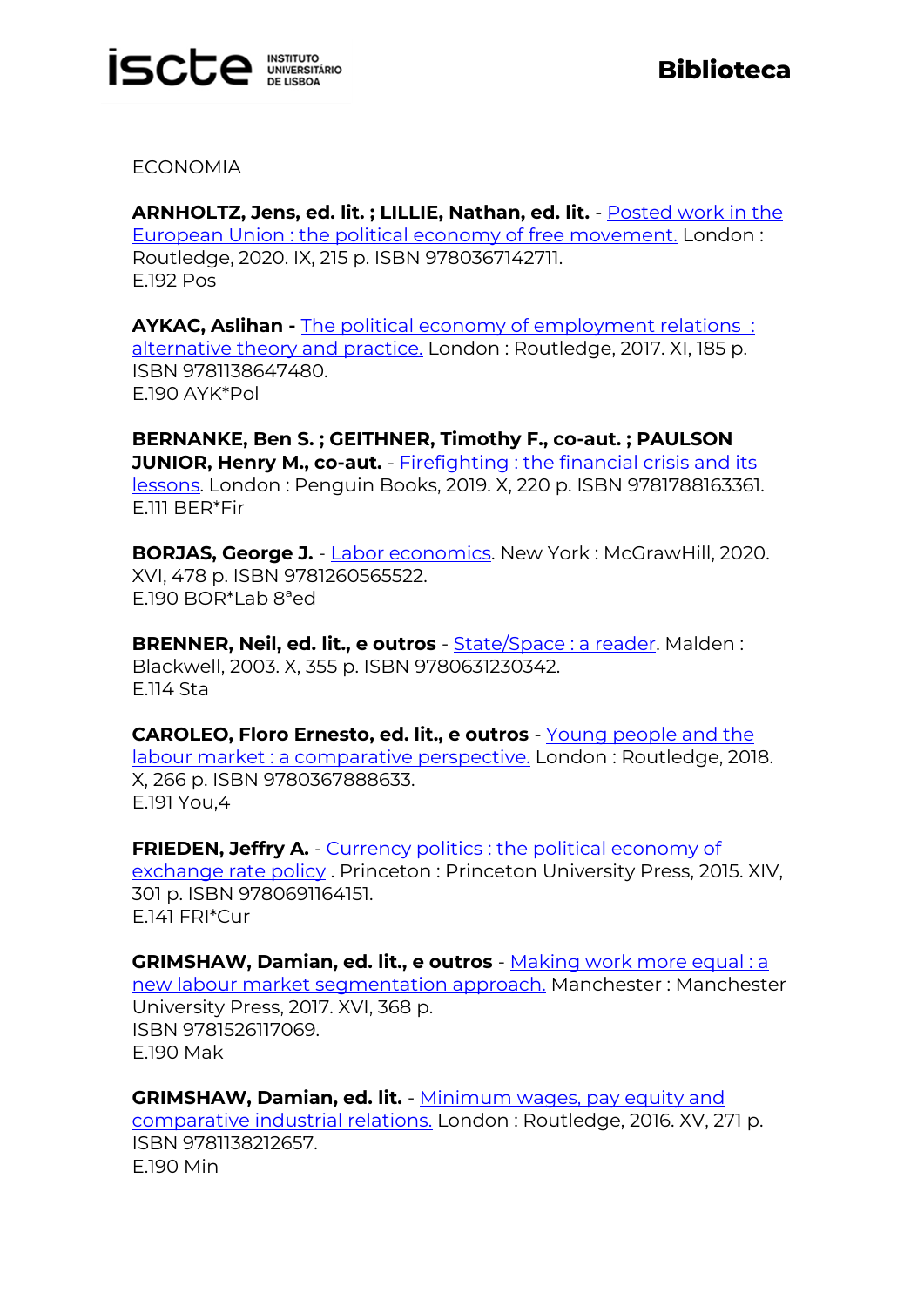

**HODGSON, Geoffrey M. - Is socialism feasible? : towards an alternative** [future.](https://catalogo.biblioteca.iscte-iul.pt/cgi-bin/koha/opac-detail.pl?biblionumber=107243) Massachusetts : Edward Elgar, 2019. X, 272 p. ISBN 9781789901634. E.140 HOD\*Is

**HODGSON, Geoffrey M.** - [Is there a future for heterodox economics? :](https://catalogo.biblioteca.iscte-iul.pt/cgi-bin/koha/opac-detail.pl?biblionumber=107244)  [institutions, ideology and a scientific community.](https://catalogo.biblioteca.iscte-iul.pt/cgi-bin/koha/opac-detail.pl?biblionumber=107244) Massachusetts : Edward Elgar, 2019. X, 235 p. ISBN 9781789901603. E.111 HOD\*Is

**HONNETH, Axel** - [A ideia de socialismo : tentativas de atualização.](https://catalogo.biblioteca.iscte-iul.pt/cgi-bin/koha/opac-detail.pl?biblionumber=107282) Lisboa : Edições 70, 2019. 174, [2] p. ISBN 9789724479084. E.112 HON\*Ide

**KOO, Richard C.** - [The other half of macroeconomics and the fate of](https://catalogo.biblioteca.iscte-iul.pt/cgi-bin/koha/opac-detail.pl?biblionumber=107364)  [globalization.](https://catalogo.biblioteca.iscte-iul.pt/cgi-bin/koha/opac-detail.pl?biblionumber=107364) Chichester : John Wiley, 2018. XIII, 303 p. ISBN 9781119482154 E.111.1 KOO\*Oth

**KOTZ, David M.** - [The rise and fall of neoliberal capitalism.](https://catalogo.biblioteca.iscte-iul.pt/cgi-bin/koha/opac-detail.pl?biblionumber=107410) Cambridge : Harvard University Press, 2017. XX, 270 p. ISBN 9780674980013. E.114 KOT\*Ris

**LACY, Peter ; LONG, Jessica, co-aut. ; SPINDLER, Wesley, co-aut.** - [The circular economy handbook : realizing the circular advantage.](https://catalogo.biblioteca.iscte-iul.pt/cgi-bin/koha/opac-detail.pl?biblionumber=107307) London : Palgrave Macmillan, 2020. XXXIII, 350 p. ISBN 9781349959679. E.204 LAC\*Cir

**LAWSON, Tony -** [The nature of social reality : issues in social ontology.](https://catalogo.biblioteca.iscte-iul.pt/cgi-bin/koha/opac-detail.pl?biblionumber=107324) London : Routledge, 2019. XIV, 266 p. ISBN 9780367188931. E.111 LAW\*Nat

**NICOLAISEN, Heidi, ed. lit. ; KAVLI, Hanne Cecile, ed. lit. ; JENSEN, Ragnhild Steen, ed. lit.** - [Dualisation of part-time work : the](https://catalogo.biblioteca.iscte-iul.pt/cgi-bin/koha/opac-detail.pl?biblionumber=107407)  [development of labour market insiders and outsiders.](https://catalogo.biblioteca.iscte-iul.pt/cgi-bin/koha/opac-detail.pl?biblionumber=107407) Bristol : Policy Press, 2019. XVI, 336 p. ISBN 9781447348603. E.190 Dua

**PEET, Richard ; HARTWICK, Elaine, co-aut.** - [Theories of development](https://catalogo.biblioteca.iscte-iul.pt/cgi-bin/koha/opac-detail.pl?biblionumber=107313)  [: contentions, arguments, alternatives.](https://catalogo.biblioteca.iscte-iul.pt/cgi-bin/koha/opac-detail.pl?biblionumber=107313) New York : The Guilford Press, 2015. XIV, 370 p. ISBN 9781462519576. E.120.2 PEE\*The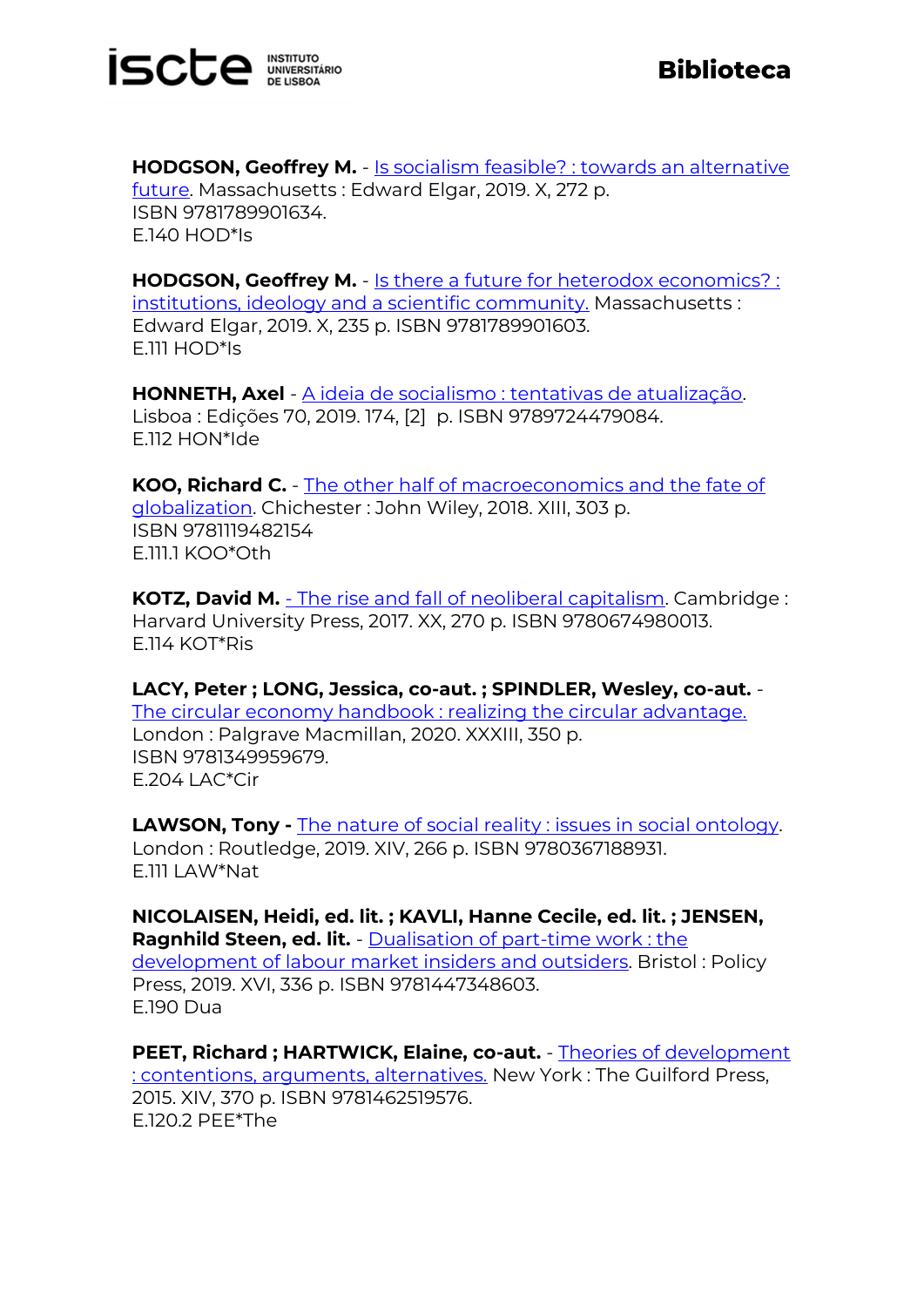

**THEODOROPOULOU, Sotiria, ed. lit.** - [Labour market policies in the](https://catalogo.biblioteca.iscte-iul.pt/cgi-bin/koha/opac-detail.pl?biblionumber=107411)  [era of pervasive austerity : a european perspective.](https://catalogo.biblioteca.iscte-iul.pt/cgi-bin/koha/opac-detail.pl?biblionumber=107411) Bristol : Policy Press, 2018. XIX, 378 p. ISBN 9781447335863. E.191 Lab,3

**XUE HAN ; NIOSI, Jorge, co-aut**. - [The revolution in energy](https://catalogo.biblioteca.iscte-iul.pt/cgi-bin/koha/opac-detail.pl?biblionumber=107245)  [technology : innovation and the economics of the solar photovoltaic](https://catalogo.biblioteca.iscte-iul.pt/cgi-bin/koha/opac-detail.pl?biblionumber=107245)  [industry.](https://catalogo.biblioteca.iscte-iul.pt/cgi-bin/koha/opac-detail.pl?biblionumber=107245) Massachusetts : Edward Elgar, 2018. VI, 147 p. ISBN 9781788115650. E.204 XUE\*Rev

**ZORN, Annika, ed. lit. ; HAYWOOD, Jeff, ed. lit. ; GLACHANT, Jean-Michel, ed. lit.** - [Higher education in the digital age : moving academia](https://catalogo.biblioteca.iscte-iul.pt/cgi-bin/koha/opac-detail.pl?biblionumber=107246)  [online.](https://catalogo.biblioteca.iscte-iul.pt/cgi-bin/koha/opac-detail.pl?biblionumber=107246) Cheltenham : Edward Elgar, 2018. XII, 219 p. ISBN 9781788970150. E.144 Hig

## GESTÃO

**AUSUBEL, Jesse H., ed. lit. ; LANGFORD, H. Dale, ed. lit**. - [Technological trajectories and the human environment.](https://catalogo.biblioteca.iscte-iul.pt/cgi-bin/koha/opac-detail.pl?biblionumber=107242) Washington : National Academy Press, 1997. X, 214 p. ISBN 9780309051330. G.117 Tec

**CHESNAIS, François** - [Finance capital today : corporations and banks](https://catalogo.biblioteca.iscte-iul.pt/cgi-bin/koha/opac-detail.pl?biblionumber=107402)  [in the lasting global slump.](https://catalogo.biblioteca.iscte-iul.pt/cgi-bin/koha/opac-detail.pl?biblionumber=107402) Chicago : Haymarket Books , 2016. XI, 310 p. ISBN 9781608468270. G.163 CHE\*Fin

**LORINO, Philippe** - [Pragmatism and organization studies.](https://catalogo.biblioteca.iscte-iul.pt/cgi-bin/koha/opac-detail.pl?biblionumber=107389) Oxford : Oxford University Press, 2018. XVII, 347 p. ISBN 9780198753513. G.110 LOR\*Pra

**WRIGHT, Mike, e outros** - [The Oxford Handbook of Corporate](https://catalogo.biblioteca.iscte-iul.pt/cgi-bin/koha/opac-detail.pl?biblionumber=107397)  [Governance .](https://catalogo.biblioteca.iscte-iul.pt/cgi-bin/koha/opac-detail.pl?biblionumber=107397) Oxford : Oxford University Press, 2014. XVIII, 811 p. ISBN 9780198708810. G.111 Oxf,1

HISTÓRIA

**OLIVEIRA, Pedro Aires, ed. lit.** - [Sociedade das nações \(1920-1946\) :](https://catalogo.biblioteca.iscte-iul.pt/cgi-bin/koha/opac-detail.pl?biblionumber=107253)  [promessas e legados.](https://catalogo.biblioteca.iscte-iul.pt/cgi-bin/koha/opac-detail.pl?biblionumber=107253) Lisboa : Biblioteca Nacional de Portugal, 2020. [8], 246 p. ISBN 9789725656686. H.123(0) Soc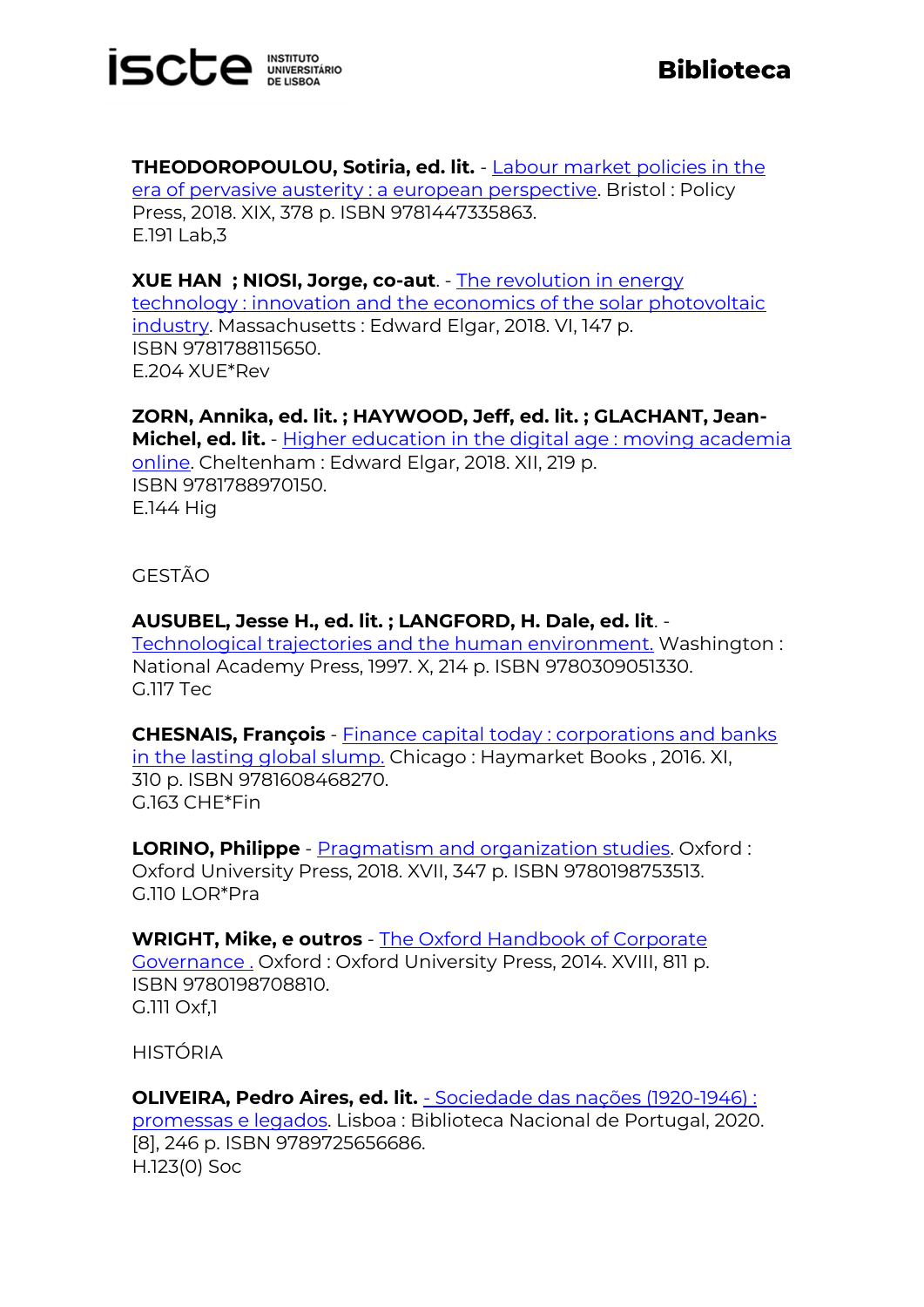

MÉTODOS QUANTITATIVOS

**ENGLE, Robert F., ed. lit.** - [ARCH : selected readings.](https://catalogo.biblioteca.iscte-iul.pt/cgi-bin/koha/opac-detail.pl?biblionumber=106881) Oxford : Oxford University Press, 1995. XVIII, 403 p. ISBN 019877432X. MQ.130 ARCH

**HENDRY, David F. ; NIELSEN, Bent, co-aut.** - [Econometric modeling :](https://catalogo.biblioteca.iscte-iul.pt/cgi-bin/koha/opac-detail.pl?biblionumber=106880)  [a likelihood approach.](https://catalogo.biblioteca.iscte-iul.pt/cgi-bin/koha/opac-detail.pl?biblionumber=106880) New Jersey : Princeton University Press, 2007. XII, 365 p. ISBN 9780691131283. MQ.130 HEN\*Eco

**LANCASTER, Tony** - [The econometric analysis of transition data.](https://catalogo.biblioteca.iscte-iul.pt/cgi-bin/koha/opac-detail.pl?biblionumber=106878) New York : Cambridge University Press, 1990. XII, 352 p. ISBN 052143789X. MQ.130 LAN\*Eco

**SOCIOLOGIA** 

**ASHER, Herbert B.** - Polling and the public : what every citizen should [know.](https://catalogo.biblioteca.iscte-iul.pt/cgi-bin/koha/opac-detail.pl?biblionumber=107236) London : Sage, 2017. XII, 348 p. ISBN 9781506352428. S.113 ASH\*Pol

**BACON, Michael** - **Pragmatism : an introduction**. Cambridge : Polity Press, 2012. IX, 221 p. ISBN 9780745646657. S.112 BAC\*Pra

**BAGLIONE, Lisa A.** - Writing a research paper in political science : a [practical guide to inquiry, structure, and methods.](https://catalogo.biblioteca.iscte-iul.pt/cgi-bin/koha/opac-detail.pl?biblionumber=107239) London : Sage, 2020. XVIII, 261 p. ISBN 9781544371726. S.191 BAG\*Wri

**BARDACH, Eugene ; PATASHNIK, Eric M., co-aut.** - [A practical guide](https://catalogo.biblioteca.iscte-iul.pt/cgi-bin/koha/opac-detail.pl?biblionumber=107238)  [for policy analysis : the eightfold path to more effective problem](https://catalogo.biblioteca.iscte-iul.pt/cgi-bin/koha/opac-detail.pl?biblionumber=107238)  [solving.](https://catalogo.biblioteca.iscte-iul.pt/cgi-bin/koha/opac-detail.pl?biblionumber=107238) London : Sage, 2020. XX, 190 p. ISBN 9781544372204. S.191 BAR\*Pra 6ªed

**BARRILLEAUX, Charles ; REENOCK, Christopher, co-aut. ; SOUVA, Mark A., co-aut.** - [Democratic policymaking : an analytic approach.](https://catalogo.biblioteca.iscte-iul.pt/cgi-bin/koha/opac-detail.pl?biblionumber=107394) Cambridge : Cambridge University Press, 2017. XX, 485 p. ISBN 9780521192873. S.194 BAR\*Dem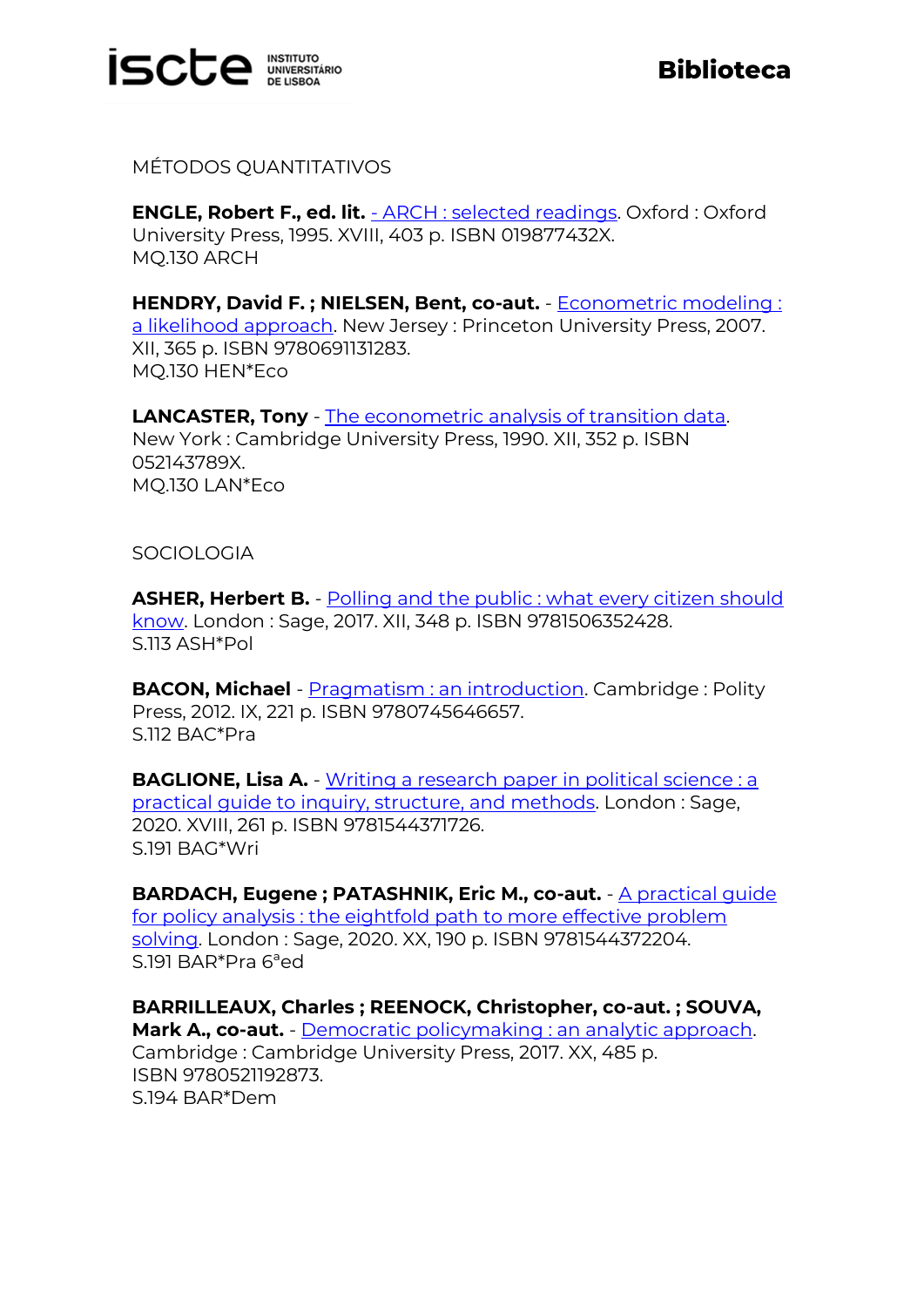

**BOULDING, Carew** - [NGOs, political protest, and civil society.](https://catalogo.biblioteca.iscte-iul.pt/cgi-bin/koha/opac-detail.pl?biblionumber=107237) New York : Cambridge University Press, 2014. XVIII, 213 p. ISBN 9781107065703. S.195 BOU\*Ngo

**BOURDIEU, Pierre** - [The social structures of the economy.](https://catalogo.biblioteca.iscte-iul.pt/cgi-bin/koha/opac-detail.pl?biblionumber=107356) Cambridge : Polity Press, 2005. 4, 263 p. ISBN 9780745625409. S.171 BOU\*Soc

**CONFERÊNCIA IGUALDADE DE GÉNERO E MOBILIDADE, Lisboa, 2019** - [Igualdade de género e mobilidade : desafios e oportunidades](https://catalogo.biblioteca.iscte-iul.pt/cgi-bin/koha/opac-detail.pl?biblionumber=107255)  [para o desenvolvimento na lusofonia.](https://catalogo.biblioteca.iscte-iul.pt/cgi-bin/koha/opac-detail.pl?biblionumber=107255) Lisboa : Faculdade de Direito da Universidade Nova de Lisboa, 2020. 298 p. ISBN 9789898985064. S.154 Igu,4

**CÔTÉ, James E., ed. lit. ; FURLONG, Andy, ed. lit.** - [Routledge](https://catalogo.biblioteca.iscte-iul.pt/cgi-bin/koha/opac-detail.pl?biblionumber=107363)  [handbook of the sociology of higher education.](https://catalogo.biblioteca.iscte-iul.pt/cgi-bin/koha/opac-detail.pl?biblionumber=107363) New York : Routledge, 2016. XVII, 396 p. ISBN 9780367869953. S.135 Rou

**DALTON, Russell J.** - Citizen politics : public opinion and political [parties in advanced industrial democracies.](https://catalogo.biblioteca.iscte-iul.pt/cgi-bin/koha/opac-detail.pl?biblionumber=107240) London : Sage, 2020. XVIII, 336 p. ISBN 9781544371733. S.195 DAL\*Cit 7ªed

**FERRAROTTI, Franco** - [Opere : ricerche.](https://catalogo.biblioteca.iscte-iul.pt/cgi-bin/koha/opac-detail.pl?biblionumber=107252) Bologna : Mariette, 2020. 2 v. S.111 FER\*Ope,1 v.1-2

**LIBERMAN, Kenneth** - [Understanding interaction in central Australia :](https://catalogo.biblioteca.iscte-iul.pt/cgi-bin/koha/opac-detail.pl?biblionumber=107308)  [an ethnomethodological study of Australian Aboriginal people.](https://catalogo.biblioteca.iscte-iul.pt/cgi-bin/koha/opac-detail.pl?biblionumber=107308) London : Routledge, 2017. 344 p. ISBN 9781138716582. S.112 LIB\*Und

**MARTINS, José de Souza** - [Sociologia da fotografia e da imagem.](https://catalogo.biblioteca.iscte-iul.pt/cgi-bin/koha/opac-detail.pl?biblionumber=107418)  São Paulo : Editora Contexto, 2008. 208 p. ISBN 9788572440332. S.133 MAR\*Soc

**NELSEN, Brent F., ed. lit. ; STUBB, Alexander, ed. lit.** - [The European](https://catalogo.biblioteca.iscte-iul.pt/cgi-bin/koha/opac-detail.pl?biblionumber=104753)  [Union : readings on the theory and practice of european integration.](https://catalogo.biblioteca.iscte-iul.pt/cgi-bin/koha/opac-detail.pl?biblionumber=104753) Hampshire : Palgrave Macmillan, 2003. XII, 379 p. S.198 Eur,30